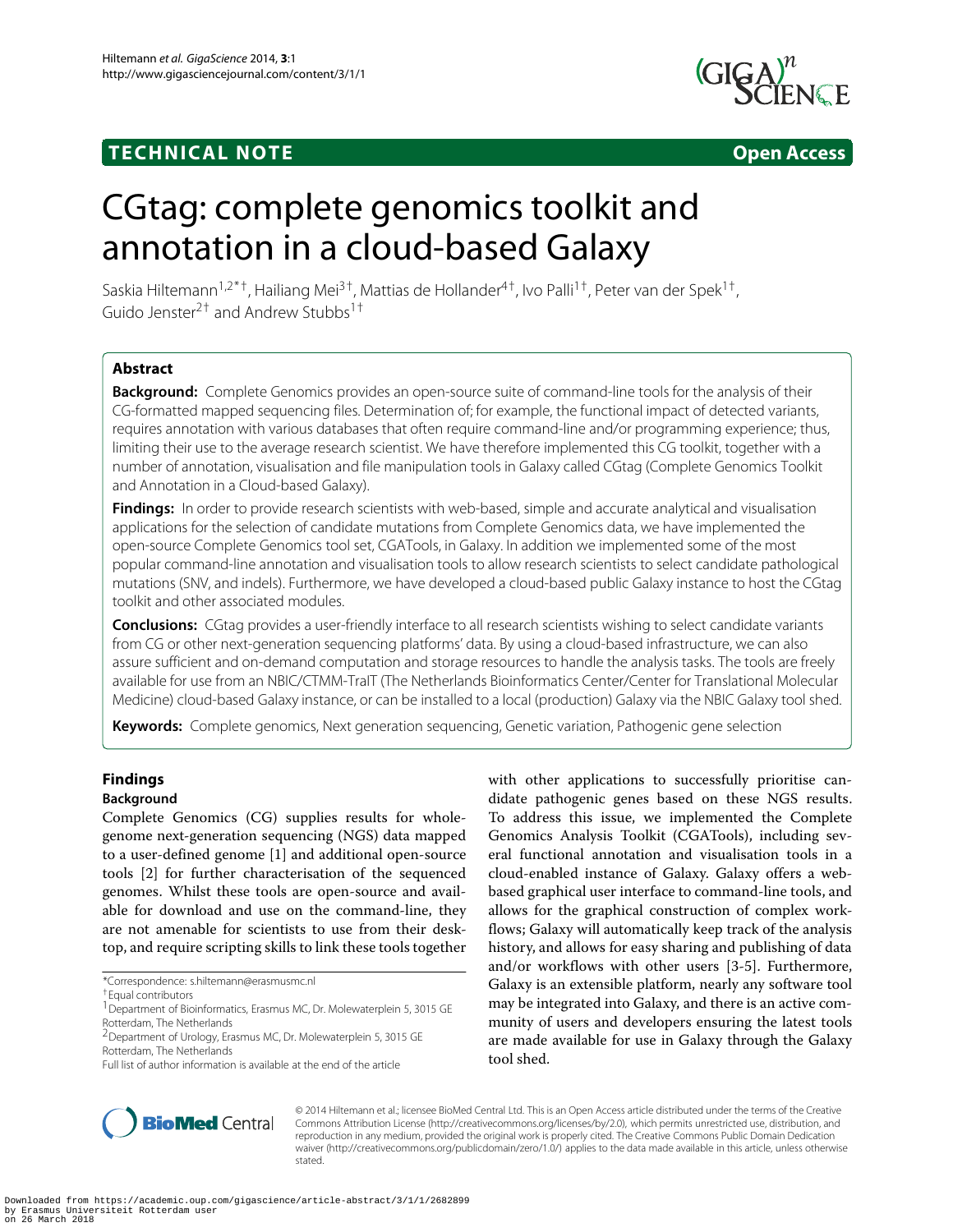This implementation of the CGATools in a Galaxy environment simplifies the analysis of genomes via the Galaxy GUI and the cloud resource ensures that sufficient computing power is available for the analysis. The inherent functionality in Galaxy of CGtag enables the creation of customisable user-defined workflows by the scientist and not only by the bioinformatician.

For large datasets, transfer to Galaxy via SFTP is available and recommended, but is still limited by the upload speed of the user's internet connection, and can be a bottleneck in the analysis of large datasets.

## **Variant detection**

CGATools is an open-source project to provide tools for downstream analysis of Complete Genomics data, and may be downloaded from their repository [2]. These tools must be run from the command-line and are therefore, not accessible to all users. To remedy this, Complete Genomics also provide Galaxy tool wrappers for many of the CGAtools, which can be downloaded from the Main Galaxy tool repository (tool shed) [6]. However, these Galaxy tools still need to be installed on the users' local (production) Galaxy instance before they can be utilised. We have now made these tools available on a public server [7], and have added Galaxy wrappers for those CGAtools that were not provided by Complete Genomics e.g. Junctions2Events, makeVCF (Table 1). The use of the CGAtools in Table 1 have previously been outlined [8], using a combination of ListVariants and TestVariants or CallDiff to determine candidate pathogenic single nucleotide variants (SNVs), indels and subs in a selected genome as compared with on or more reference genomes or as part of a trio based genetic analysis [8]. The VarFilter may be used to select those variants which have a high confidence based on the underlying sequence reads as specified as VQHIGH, and the SNPDiff tool can then be used to determine concordance of the NGS results with those of an orthogonal SNV detection platform such as an

**Table 1 Overview of CGTag tools available in NBIC/CTMM-TraIT Galaxy and the NBIC tool shed**

| <b>Function</b>    | Tool                             | <b>Description</b>                                                                       |
|--------------------|----------------------------------|------------------------------------------------------------------------------------------|
| Variant detection  | CGATools ListVariants            | Lists the non-redundant set of small variations found in an arbitrary number of genomes. |
| Variant detection  | <b>CGATools TestVariants</b>     | Determine which variants are found in which genomes given the results of ListVariants.   |
| Variant detection  | <b>CGATools CallDiff</b>         | Compares two variant files to determine where and how the genomes differ.                |
| Variant detection  | <b>CGATools VarFilter</b>        | Copies the input varfile or masterVar file, applying filters.                            |
| Variant detection  | CGATools JunctionDiff            | Reports difference between junction calls of CG junction files.                          |
| Variant detection  | <b>CGATools Junctions2Events</b> | Groups and annotate related junctions.                                                   |
| Quality control    | <b>CGATools SNPDiff</b>          | Compares genotype calls to CG variant files.                                             |
| File merge         | <b>CGATools Join</b>             | Merge two tab-delimited files based on equal field or overlapping regions.               |
| Sequence retrieval | <b>CGATools DecodeCRR</b>        | Retrieve sequences from a CRR file for a given range of a chromosome.                    |
| File conversion    | <b>CGATools mkVCF</b>            | Converts CG variant and/or junction files to VCF.                                        |
| File conversion    | CGATools generateMasterVar       | Converts a varfile to a on-line-per-locus format.                                        |
| File conversion    | CGATools fasta-2-crr             | Converts fasta sequences into a single reference crr file.                               |
| File conversion    | CGATools crr-2-fasta             | Converts crr file to fasta sequence.                                                     |
| File conversion    | TestVariants2VCF                 | CG community tool. Converts output of the TestVariants tool to VCF.                      |
| Annotation         | <b>ANNOVAR</b>                   | Functional annotation of genetic variants from high-throughput sequencing data.          |
| Annotation         | MutationAssessor                 | Functional impact of protein mutations.                                                  |
| Annotation         | Condel                           | CONsensus DELeteriousness score of missense SNVs.                                        |
| Visualisation      | CG Circos plots                  | Create CG-style tumour, normal and somatic plots.                                        |
| Visualisation      | Integrative plot                 | Create circos plot from CG and SNParray data.                                            |
| Visualisation      | Generic genomic data plotter     | Plot any type of numerical genomic data using GNUplot.                                   |
| File manipulation  | Filter columns                   | Filter tab-delimited files based on column contents.                                     |
| File manipulation  | Add/remove chr prefix            | adds or removes chr prefix from chromosome column.                                       |
| File manipulation  | Column select                    | Extract and/or rearrange columns in tab-delimited file.                                  |
| File manipulation  | Sort chromosomal position        | Sort a tab-delimited file by chromosomal position.                                       |
| File manipulation  | Strip header                     | Remove header from files.                                                                |
| File manipulation  | File concatenation               | Concatenate 2 files (e.g. for restoring header).                                         |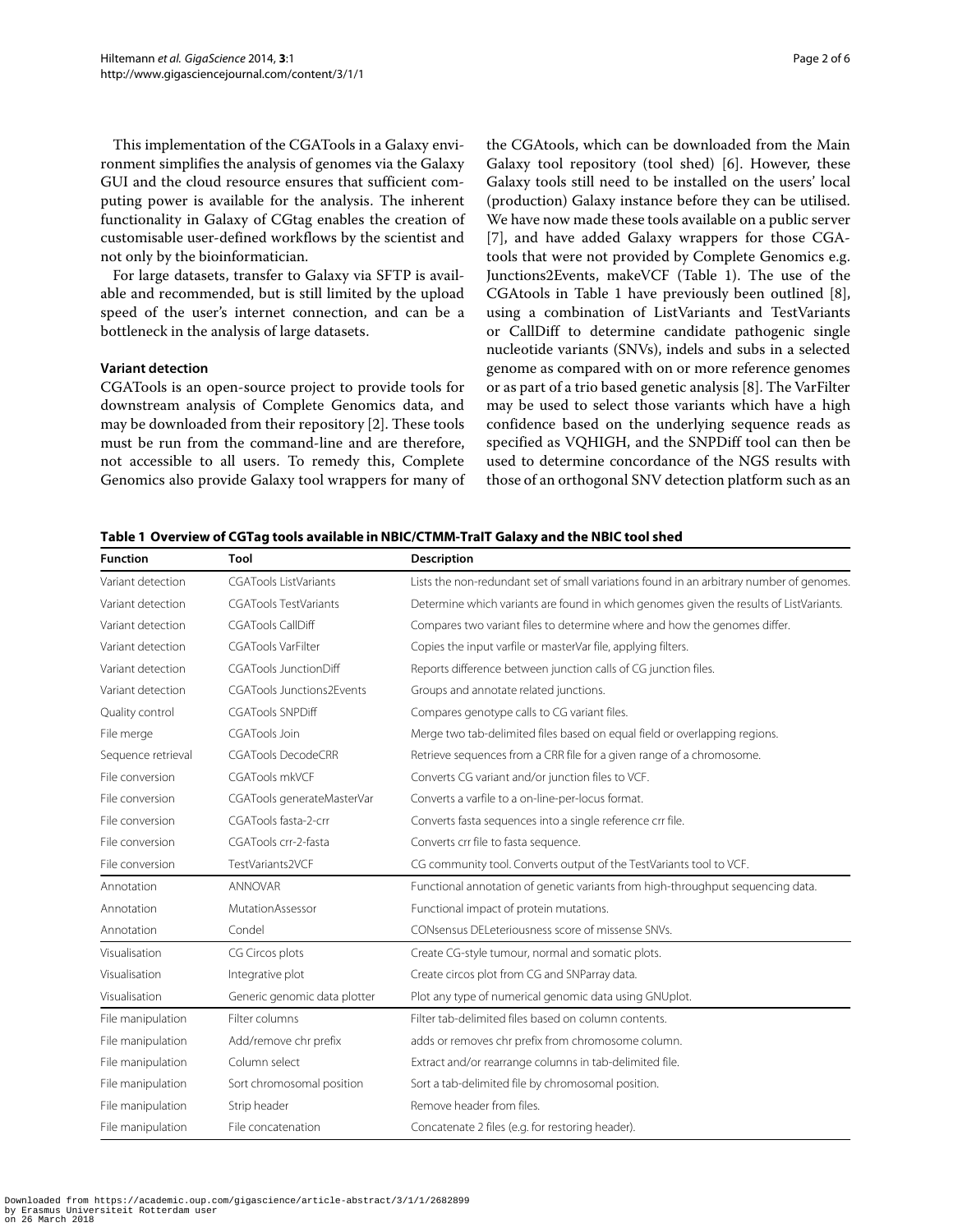Affymetrix or Illumina SNP array. The JunctionDiff and Junction2Events tools are used to select fusion events and candidate fusion genes based on quality of the discordant reads used to detect the structural variation event [9].

## **Functional annotation tools**

To provide users with enhanced filtering capabilities, we have integrated several command-line annotation tools in this NBIC/CTMM-TraIT Galaxy instance. ANNOVAR [10] is a command-line tool used to functionally annotate genetic variants. We provide a Galaxy tool wrapper for ANNOVAR. This tool will take a list of variants as input and provide gene and amino acid change annotation, SIFT scores, PolyPhen scores, LRT scores, MutationTaster scores, PhyloP conservation scores, GERP++ conservation scores, DGV variant annotation, dbSNP identifiers, 1000 Genomes Project allele frequencies, NHLBI-ESP 6500 exome project allele frequencies, and other information. We have implemented this tool to accept VCF (v4) files, Complete Genomics varfiles or CG-derived tabseparated files using the CG 0-based half-open coordinate system, or lastly, the standard ANNOVAR input format consisting of tab-separated lists of variants using the 1 based coordinate system. This tool will output the original file columns, followed by additional ANNOVAR columns. The ANNOVAR code itself is not included in the tool shed repository, but instructions on how to obtain a license and the subsequent manual installation of the tool are included in the readme of the Galaxy tool shed repository. We obtained permission to offer ANNOVAR on our public Galaxy server, so the tool can be previewed there. To supplement ANNOVAR, Condel (CONsensus DELeteriousness) [11] has been included to calculate the deleterious score associated of missense SNVs and the impact of non-synonymous SNVs on protein function. Condel integrates the outputs of two tools: SIFT and Polyphen2, to calculate a weighted average of the scores (WAS) of these tools. Condel can optionally incorporate the output of a third tool, MutationAssessor, which is also included in this Galaxy instance. Mutation Assessor [12] is a web-based tool providing predictions of the functional impact of amino-acid substitutions in proteins, such as mutations discovered in cancer or missense polymorphisms. The MutationAssessor database is accessed through a REST API. In order not to overload the server, queries are limited to 3 per second, so when dealing with a long list of variants, some prefiltering is recommended. The functional annotation provided by ANNOVAR, including the addition of multiple versions of dbSNP, the variants provided by Complete Genomics Public data from unrelated individuals only [13] and 31 genomes from Huvariome [14], are available in this Galaxy instance. Huvariome provides the user with additional whole genome variant calls for those regions which are difficult to sequence and can retrieve the weighted allele frequency for each base in the human genome [14].

## **Visualisation tools**

A generic genomic data plotter tool based on GNUplot is available, which takes as input, a tab-delimited file of format chr–start-end–value, and will output either a single chromosome plot, an overview of all chromosome plots in a single image, or a sub-region of a chromosome defined by the user. Additionally, the tool has the option of plotting input from a second file in the same image, which is useful for tumour-normal comparison (Figure 1). B-allele frequency (BAF) is used to determine whether the structural variation junction is homo- or heterozygous. When the data is in the right format, the generic plotter tool can be used to visualise the BAF, and we have also implemented a plot tool to display allele frequencies directly from a CG masterVar file, again with the capability of displaying single-chromosome plots, all chromosomes in a single image, or custom defined regions (Figure 1). The current Complete Genomics analysis pipeline (CGAP v2.5) delivers Circos [15] visualisations with each genome that is sequenced and the code used to generate these images have been made freely available for download [16]. We have modified this code and implemented Galaxy tools to allow for the generation of these images for samples sequenced on earlier CG analysis pipelines (before v2.0), that utilise the junctions file, masterVar file, CNV details and CNV segments files to generate the standard CG Circos report.

To support fusion gene analysis we have created a custom Circos tool which uses CG files, CG junctions file and CG varfile for NGS, and the results from SNP arrays analysis, specifically the B-allele frequency (BAF) and copy number variation (CNV) files. The output is either a whole-genome plot, per-chromosome plots, a single image containing all the per-chromosome plots together, or a plot of a custom region defined by the user (e.g., a plot showing just chromosomes 3, 5, and X, or a plot showing a specific range within a single chromosome). Additionally the user can select an "impacted genes" track for the per-chromosome plots, which will print the names of the genes impacted by SV events along the outer edge of the image (Figure 2). This custom Circos script is capable of using fusion gene detection results generated from the Illumina platform with the fusion genes detected by an application such as FusionMap [17], and which are reported in custom FusionMap report format, a tab-delimited file similar to that delivered by Complete Genomics.

In addition to these tools within Galaxy, structural variation files processed using CGtag may be exported to our previously described fusion gene prioritisation tool,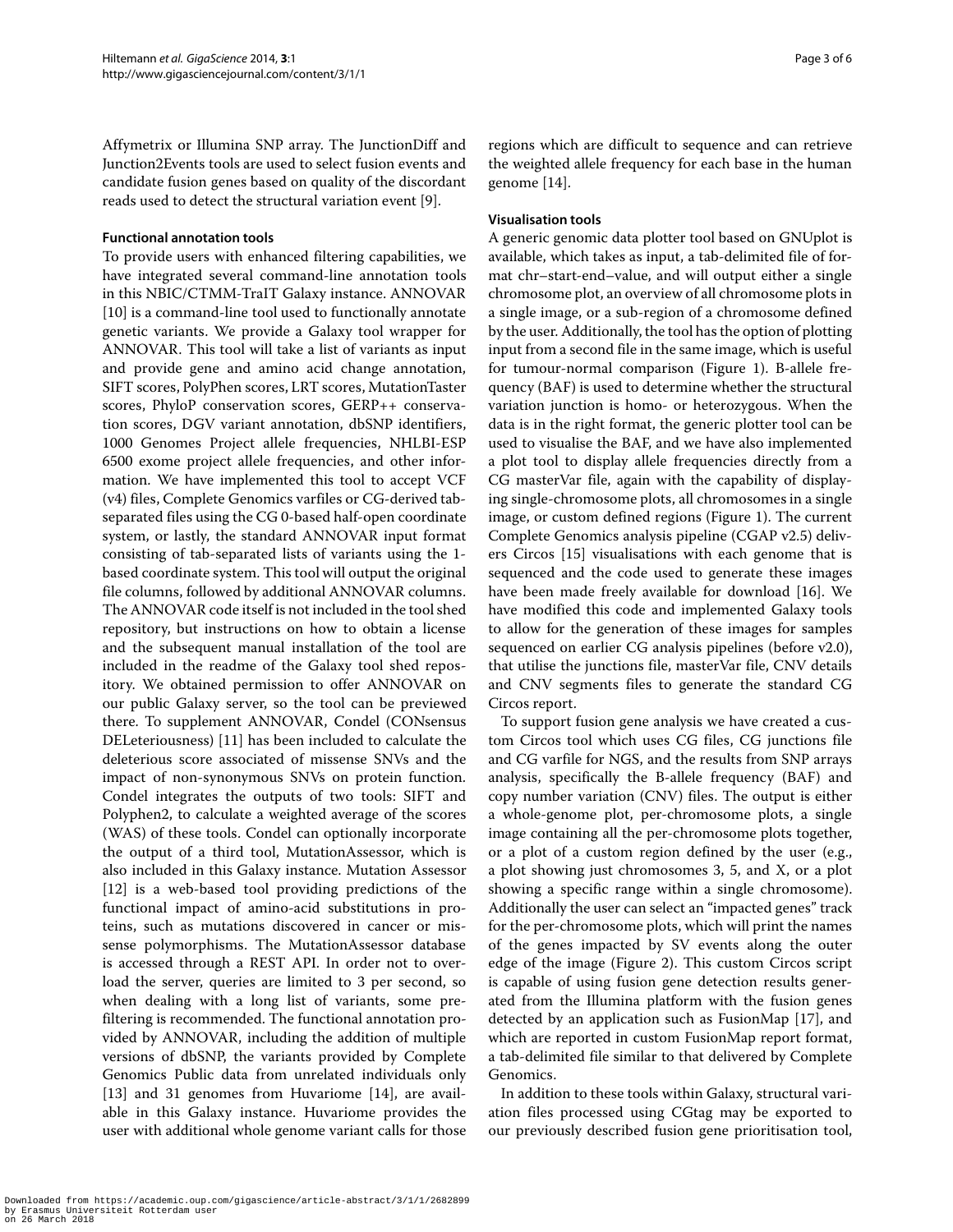

iFUSE [18] to identify candidate fusion genes and display their representative DNA, RNA and protein sequence.

## **Auxiliary tools**

Our suite of tools also includes several auxiliary tools supplied by CG but not available from the Galaxy tool shed which offer the user several file format conversion tools (Table 1) that enable users to connect the output from the CGATools analysis to other analytical or annotation workflows by means of standard file formats (e.g., FASTA, VCF). In addition a number of file formatting tools are also included, such as removing of headers from files (required by some tools), adding removing of a chr prefix to a column of a file (i.e., chrX vs. X), concatenation of files, and extracting and rearranging of columns, to help facilitate the flow of data from one tool to the next.

## **CLOUD implementation**

NBIC Galaxy is hosted at a high performance computing (HPC) cloud system operated by SURFsara [19]. This HPC cloud consists of 19 fast servers with 608 CPUs and almost 5TB of memory. The NBIC Galaxy that operates in this HPC cloud is implemented using the Cloudman framework [20] and its adapted version supports the OpenNebula Cloud environment. The advantage of using the Cloudman framework to build NBIC Galaxy is mainly two-fold, firstly Cloudman provides a set of complete scripts to automatically install tools and datasets on a virtual machine image. The installed tools include the Galaxy system itself and all its dependencies. These dependencies include webserver (nginx), database (postgres), cluster job scheduler (SGE), and common NGS tools, such as bowtie, BWA, samtools, and so forth. The installed datasets include most of the common reference genomes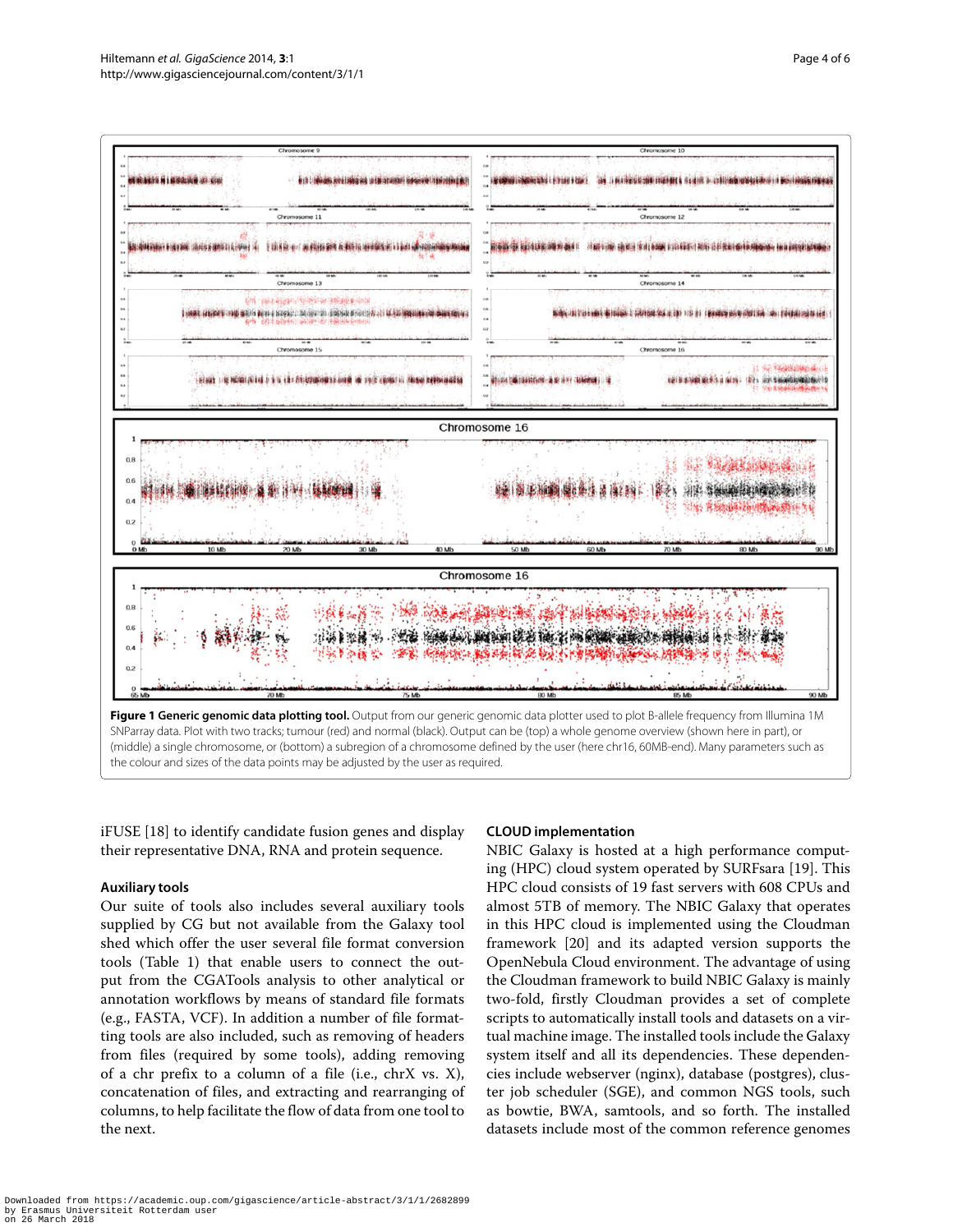

(hg18, hg19, mm9, etc) and their tool-specific index files. Thus, the end product of running Cloudman installation script is a fully functional NBIC Galaxy system operating in the HPC Cloud.

The second contribution of Cloudman to our NBIC Galaxy system is its ability to set up a flexible virtual cluster and ability to provide auto-scaling support. The previous NBIC Galaxy was hosted on a dedicate physical server with rather limit resources (4 CPU, 32G memory). Due to this resource limitation, our NBIC Galaxy was never promoted to be a real data analysis server to handle the production level of NGS datasets. On the other hand, because of the sporadic nature of user access, the server was mostly on idle during its 2-year lifespan. Moving to Cloud resolved both issues. The current NBIC Galaxy operates on top of a virtual cluster. This virtual cluster contains one head node and a number of worker nodes. These nodes are all virtual machines that are built using the machine image generated by the Cloudman script. During minimal usage, the cluster will only contain one head node. Once a significant load occurs due to training courses or production level data analysis, the virtual cluster can automatically scale itself upwards. More worker nodes will be added dynamically to this virtual cluster to boost the capacity of NBIC Galaxy. Once the load decreases, the virtual cluster can scale down again to operate with only a limited number of nodes.

The use of shared resources does have drawback as well. We have experienced a more obvious I/O bottleneck in the cloud-based NBIC Galaxy compared to the previous system that ran in a physical machine. In the HPC Cloud, storage is provided through a network file system (NFS) instead of a local hard disk. When more concurrent Cloud

users are using the Cloud resource, we observe the extra job time caused by I/O delays. However, we argue that this issue is far outweighed by the benefit of having a dynamic virtual cluster support to the NBIC Galaxy.

## **Availability and requirements**

**Project Name:** CGtag: Complete Genomics Toolkit and Annotation in a Cloud-based Galaxy

**Project home page:** http://galaxy.ctmm-trait.nl

**Operating system:** Linux (Galaxy and CGtag)

**Programming language:** Python (Galaxy and CGtag), R (CGtag), Bash (CGTag)

**Other requirements:** Circos [15], GNUplot [21], Complete Genomics open source Toolkit [2] and dependencies therein); see documentation for a comprehensive list of optional dependencies, based on workflow requirements. **License:** GPL v3

Restrictions to use by non-academics: ANNOVAR license must be obtained before it can be used.

Galaxy resources:

published page: http://galaxy.ctmm-trait.nl/u/saskiahiltemann/p/cgtag

Links to tool shed repositories:

annovar: http://toolshed.nbic.nl/view/saskia-hiltemann/ annovar

cgatools: http://toolshed.nbic.nl/view/saskia-hiltemann/ cgatools\_v17

circos plotters: http://toolshed.nbic.nl/view/saskiahiltemann/cg\_circos\_plots

condel: http://toolshed.nbic.nl/view/saskia-hiltemann/ condel

file manipulation tools: http://toolshed.nbic.nl/view/